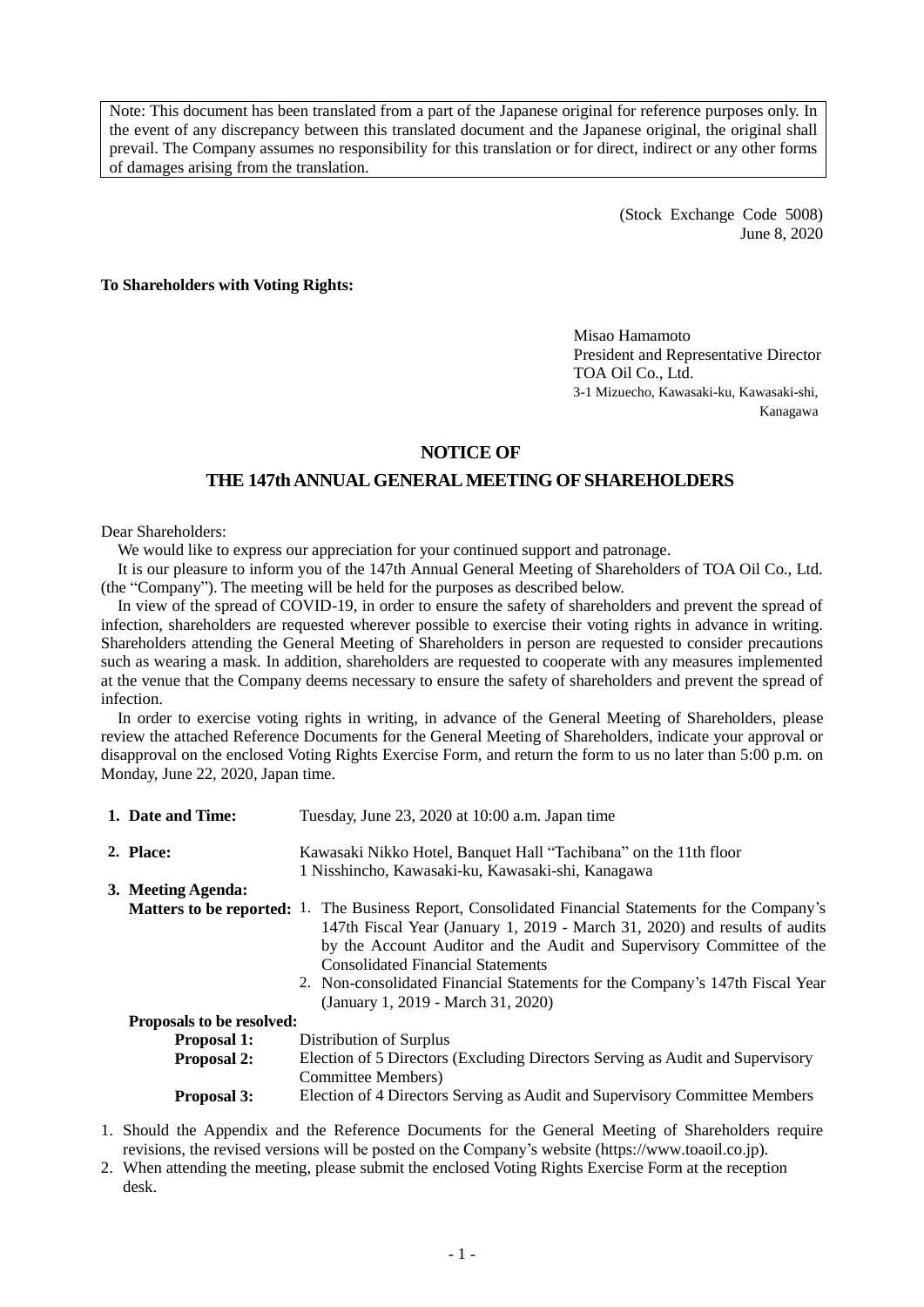# **Reference Documents for the General Meeting of Shareholders**

#### **Proposals and References**

#### **Proposal 1:** Distribution of Surplus

It is the Company's basic policy to continue to provide stable dividends to shareholders.

Although the Company recorded a net loss in the fiscal year under review, payment of the year-end dividend for the fiscal year under review is proposed as follows, from the perspective of providing a continuing, stable dividend.

- 1. Matters concerning year-end dividend
	- (1) Matters concerning the allotment of dividend property to shareholders and the total amount ¥50 per common stock of the Company Total amount: ¥621,999,300
	- (2) Effective date of distribution of surplus June 24, 2020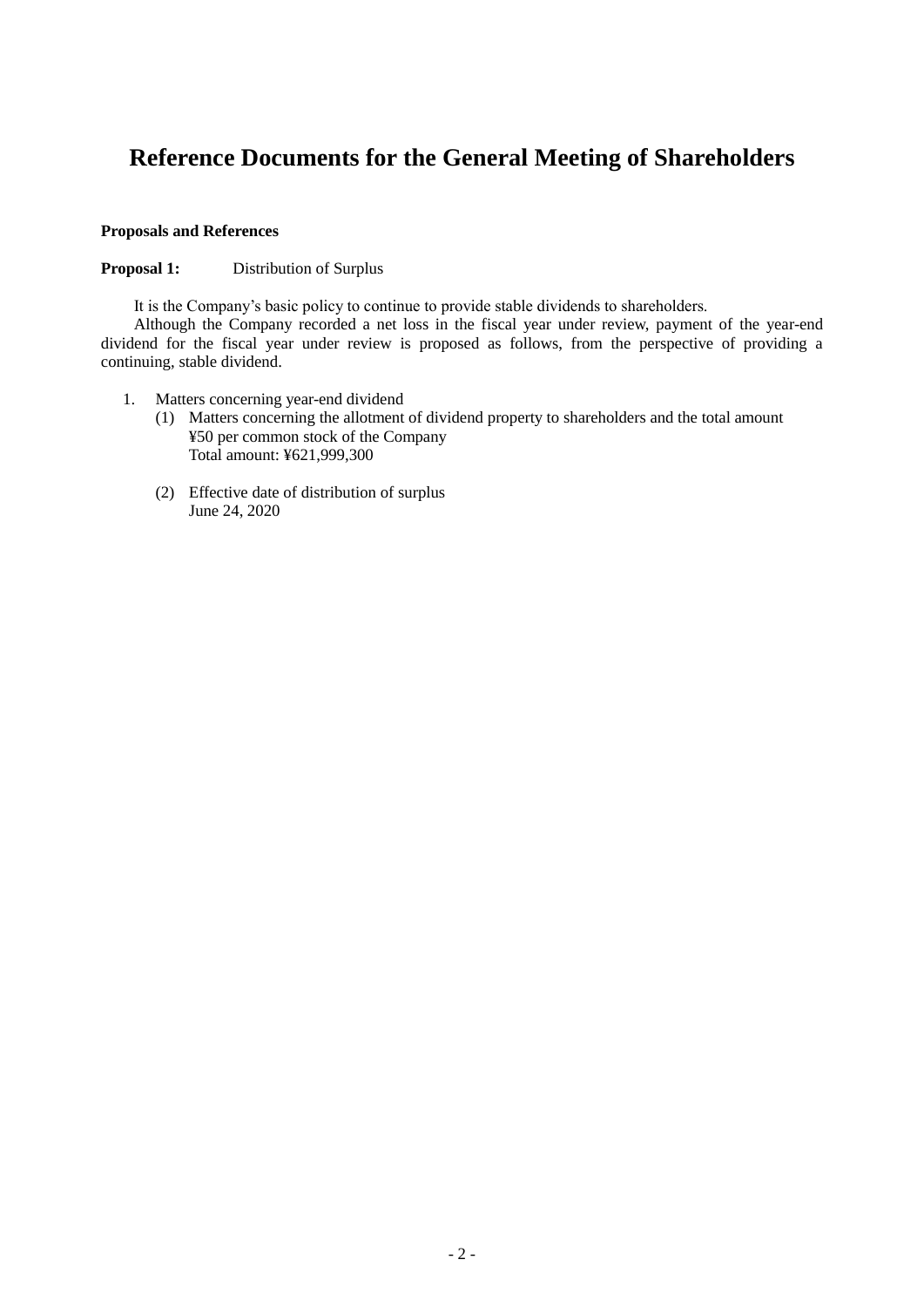#### **Proposal 2:** Election of 5 Directors (Excluding Directors Serving as Audit and Supervisory Committee Members)

The terms of office of all 5 Directors (excluding Directors Serving as Audit and Supervisory Committee Members) will expire at the conclusion of this year's Annual General Meeting of Shareholders. Accordingly, the election of 5 Directors is proposed.

The candidates are as follows:

|     | Name                                                                                                                     |                                                                                                                    | Past experience, positions, responsibilities,                                                                           | Number of     |  |  |
|-----|--------------------------------------------------------------------------------------------------------------------------|--------------------------------------------------------------------------------------------------------------------|-------------------------------------------------------------------------------------------------------------------------|---------------|--|--|
| No. | (Date of birth)                                                                                                          |                                                                                                                    | and significant concurrent positions                                                                                    | shares of the |  |  |
|     |                                                                                                                          |                                                                                                                    |                                                                                                                         | Company held  |  |  |
|     | Kazuhisa Harada<br>(July 19, 1961)                                                                                       | April 1984<br><b>July 2008</b>                                                                                     | Joined Idemitsu Kosan Co., Ltd.<br>Deputy General Manager, Hokkaido Refinery, Idemitsu Kosan                            |               |  |  |
|     |                                                                                                                          | April 2011                                                                                                         | Co., Ltd.                                                                                                               |               |  |  |
|     |                                                                                                                          |                                                                                                                    | Manager of Structural Reform Administration, Corporate<br>Planning Department, Idemitsu Kosan Co., Ltd.                 |               |  |  |
|     |                                                                                                                          | April 2012                                                                                                         | General Manager, Corporate Strategy Department, Corporate<br>Planning Department, Idemitsu Kosan Co., Ltd.              |               |  |  |
|     |                                                                                                                          | April 2014                                                                                                         | Executive Officer, General Manager, Human Resources<br>Department, Idemitsu Kosan Co., Ltd.                             |               |  |  |
|     |                                                                                                                          | June 2017                                                                                                          | Senior Executive Officer, General Manager, Human Resources<br>Department, Idemitsu Kosan Co., Ltd.                      | $\mathbf{0}$  |  |  |
| 1   |                                                                                                                          | June 2018                                                                                                          | Senior Executive Officer, General Affairs, Human Resources,<br>General Manager, Human Resources Department, Idemitsu    |               |  |  |
|     |                                                                                                                          |                                                                                                                    | Kosan Co., Ltd.                                                                                                         |               |  |  |
|     |                                                                                                                          | April 2019                                                                                                         | Senior Executive Officer, General Manager, Human Resources                                                              |               |  |  |
|     |                                                                                                                          |                                                                                                                    | Department 1, Idemitsu Kosan Co., Ltd.                                                                                  |               |  |  |
|     |                                                                                                                          | April 2020                                                                                                         | Senior Executive Officer, General Manager, Human Resources                                                              |               |  |  |
|     |                                                                                                                          |                                                                                                                    | Department, Idemitsu Kosan Co., Ltd. (to present)                                                                       |               |  |  |
|     | [Reason for nomination]                                                                                                  |                                                                                                                    |                                                                                                                         |               |  |  |
|     |                                                                                                                          | The Company believes that Mr. Kazuhisa Harada is capable of performing his duties as Director of the Company in an |                                                                                                                         |               |  |  |
|     |                                                                                                                          |                                                                                                                    | appropriate manner, due to his outstanding management judgement, based on his extensive experience including service as |               |  |  |
|     |                                                                                                                          |                                                                                                                    | General Manager, Corporate Strategy Department, Corporate Planning Department, and General Manager, Human               |               |  |  |
|     | Resources Department of Idemitsu Kosan Co., Ltd.                                                                         |                                                                                                                    |                                                                                                                         |               |  |  |
|     | Kaoru Shiraki<br>(March 24, 1958)                                                                                        | April 1981                                                                                                         | Joined Showa Oil Co., Ltd.                                                                                              |               |  |  |
|     |                                                                                                                          | June 2002                                                                                                          | Tokyo Area Service Manager, Showa Shell Sekiyu K.K.                                                                     |               |  |  |
|     |                                                                                                                          | April 2005                                                                                                         | Tohoku Area Manager, Showa Shell Sekiyu K.K.                                                                            |               |  |  |
|     |                                                                                                                          | September 2007                                                                                                     | Kanto Area Manager, Showa Shell Sekiyu K.K.                                                                             | 7,400         |  |  |
|     |                                                                                                                          | March 2009                                                                                                         | Executive Officer, Showa Shell Sekiyu K.K.                                                                              |               |  |  |
| 2   |                                                                                                                          | March 2011                                                                                                         | Director of the Company                                                                                                 |               |  |  |
|     |                                                                                                                          | March 2016                                                                                                         | <b>Managing Director</b>                                                                                                |               |  |  |
|     |                                                                                                                          | March 2019                                                                                                         | Vice President and Representative Director (to present)                                                                 |               |  |  |
|     | [Reason for nomination]                                                                                                  |                                                                                                                    |                                                                                                                         |               |  |  |
|     | The Company believes that Mr. Kaoru Shiraki is capable of continuing to perform his duties as Director of the Company in |                                                                                                                    |                                                                                                                         |               |  |  |
|     | an appropriate manner, based on his extensive business experience including service as Managing Director, and Vice       |                                                                                                                    |                                                                                                                         |               |  |  |
|     | President and Representative Director, as well as knowledge of overall management.                                       |                                                                                                                    |                                                                                                                         |               |  |  |
|     |                                                                                                                          | April 1984                                                                                                         | Joined Showa Oil Co., Ltd.                                                                                              |               |  |  |
|     |                                                                                                                          | April 2009                                                                                                         | Deputy General Manager, Manufacturing Management                                                                        |               |  |  |
|     | Akihiko Hashi                                                                                                            |                                                                                                                    | Division, Keihin Refinery of the Company                                                                                | 2,400         |  |  |
|     | (December 14, 1960)                                                                                                      | October 2011                                                                                                       | General Manager, Administrative Division, Keihin Refinery                                                               |               |  |  |
| 3   |                                                                                                                          | March 2016                                                                                                         | Director, Manager, Keihin Refinery (to present)                                                                         |               |  |  |
|     | [Reason for nomination]                                                                                                  |                                                                                                                    |                                                                                                                         |               |  |  |
|     | The Company believes that Mr. Akihiko Hashi is capable of continuing to perform his duties as Director of the Company in |                                                                                                                    |                                                                                                                         |               |  |  |
|     | an appropriate manner, based on his extensive business experience including service as Manager of Keihin Refinery of the |                                                                                                                    |                                                                                                                         |               |  |  |
|     | Company, as well as high level of expertise.                                                                             |                                                                                                                    |                                                                                                                         |               |  |  |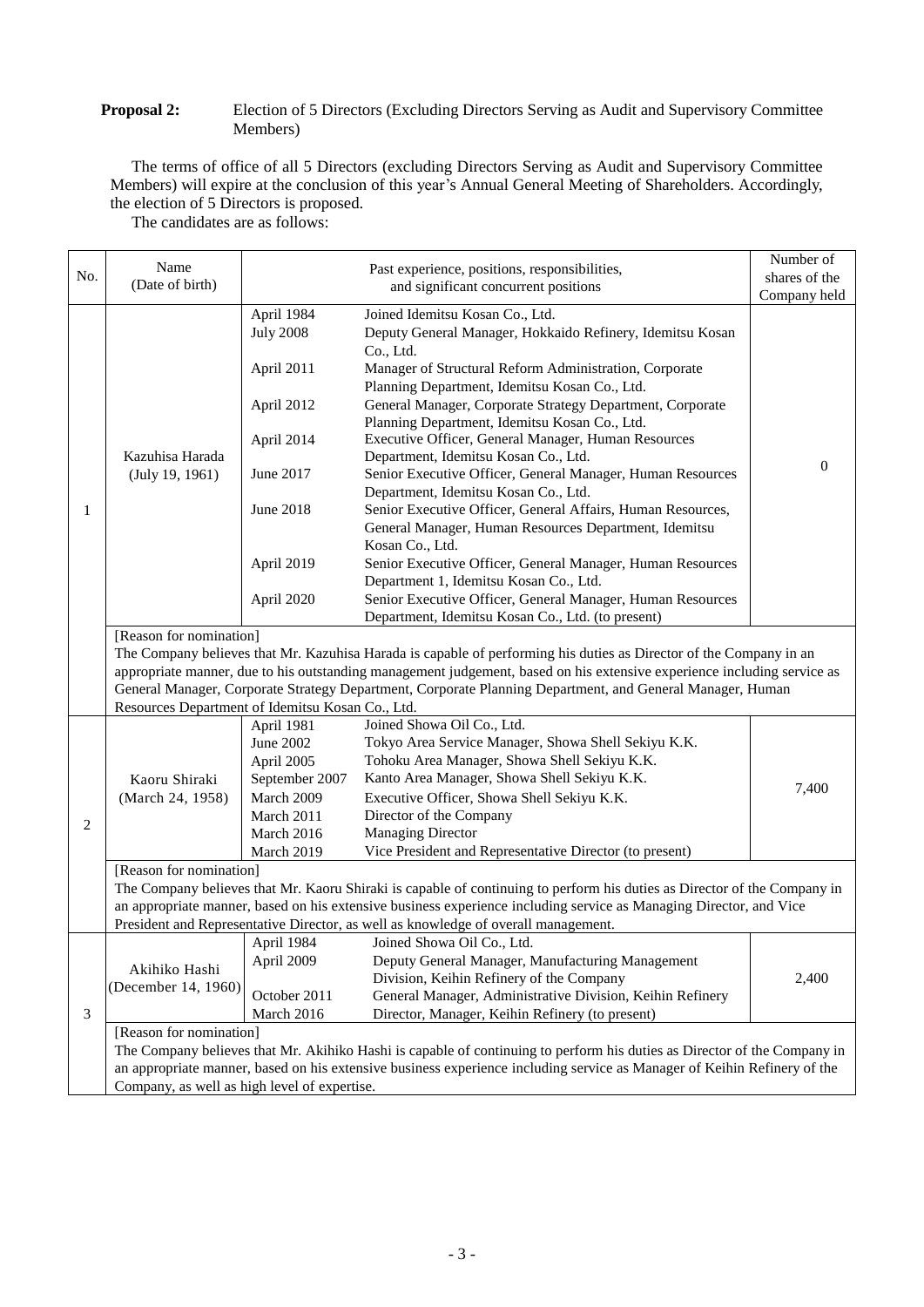| No. | Name<br>(Date of birth)                                                                                                                                                                                                                                                                                                                                                                                                              |                                                                                                                                | Past experience, positions, responsibilities,<br>and significant concurrent positions                                                                                                                                                                                                                                                                                                                                                                                                                                                                                                                                                                                                                                                                             | Number of<br>shares of the<br>Company held |
|-----|--------------------------------------------------------------------------------------------------------------------------------------------------------------------------------------------------------------------------------------------------------------------------------------------------------------------------------------------------------------------------------------------------------------------------------------|--------------------------------------------------------------------------------------------------------------------------------|-------------------------------------------------------------------------------------------------------------------------------------------------------------------------------------------------------------------------------------------------------------------------------------------------------------------------------------------------------------------------------------------------------------------------------------------------------------------------------------------------------------------------------------------------------------------------------------------------------------------------------------------------------------------------------------------------------------------------------------------------------------------|--------------------------------------------|
| 4   | Yasuyuki Shishido<br>(January 23, 1967)                                                                                                                                                                                                                                                                                                                                                                                              | April 1992<br>September 2009<br>March 2016<br>March 2019                                                                       | Joined the Company<br>General Manager, Management Planning Office<br>General Manager, Management Planning Office and General<br>Manager, Accounting and Finance Division<br>Director (to present)                                                                                                                                                                                                                                                                                                                                                                                                                                                                                                                                                                 | 2,000                                      |
|     | [Reason for nomination]<br>The Company believes that Mr. Yasuyuki Shishido is capable of continuing to perform his duties as Director of the<br>Company in an appropriate manner, based on his extensive business experience including services such as supervising<br>management planning, accounting and finance, and environmental safety divisions at the Company's headquarters, as well<br>as knowledge of overall management. |                                                                                                                                |                                                                                                                                                                                                                                                                                                                                                                                                                                                                                                                                                                                                                                                                                                                                                                   |                                            |
| 5   | Hiroshi Maezawa<br>(August 19, 1961)<br>[Reason for nomination]                                                                                                                                                                                                                                                                                                                                                                      | April 1986<br><b>July 2010</b><br>April 2014<br><b>July 2016</b><br>October 2017<br><b>July 2018</b><br>April 2019<br>May 2019 | Joined Idemitsu Kosan Co., Ltd.<br>Deputy General Manager, Hokkaido Refinery, Idemitsu Kosan<br>Co., Ltd.<br>Executive Officer, General Manager of Tokuyama Complex,<br>Idemitsu Kosan Co., Ltd.<br>Executive Officer, General Manager of Chiba Plant, Idemitsu<br>Kosan Co., Ltd.<br>Executive Officer, General Manager of Chiba Complex,<br>Idemitsu Kosan Co., Ltd.<br>Senior Executive Officer, General Manager of Chiba Complex,<br>Idemitsu Kosan Co., Ltd.<br>Senior Executive Officer, Head of Manufacturing & Technology<br>Headquarters, General Manager of Manufacturing &<br>Technology Department 1, Idemitsu Kosan Co., Ltd.<br>Senior Executive Officer, Head of Manufacturing & Technology<br>Headquarters, Idemitsu Kosan Co., Ltd. (to present) | $\Omega$                                   |

The Company has nominated Mr. Hiroshi Maezawa for the position of Director because it believes that he is capable of providing suggestions from practical and diverse perspectives, based on his extensive business experience including service as General Manager of complexes and Head of Manufacturing & Technology Headquarters of Idemitsu Kosan Co., Ltd.

(Notes)

1. There are no special interests between each candidate and the Company.

2. The positions and responsibilities at the Company of each candidate who is currently serving as Director of the Company are as described in "4. (1) Names, etc. of Directors" of the Business Report (available in Japanese only).

3. The positions and responsibilities of each candidate as executive personnel for the past five years at Idemitsu Kosan Co., Ltd., the current parent company of the Company, are as described in "Past experience, positions, responsibilities, and significant concurrent positions."

4. In the event that Mr. Hiroshi Maezawa is elected as Director, the Company will enter into an agreement with him, in accordance with Article 427, Paragraph 1 of the Companies Act to limit his liability pursuant to Article 423, Paragraph 1 of the same Act. The maximum amount of liability pursuant to the agreement is the amount stipulated by laws and regulations.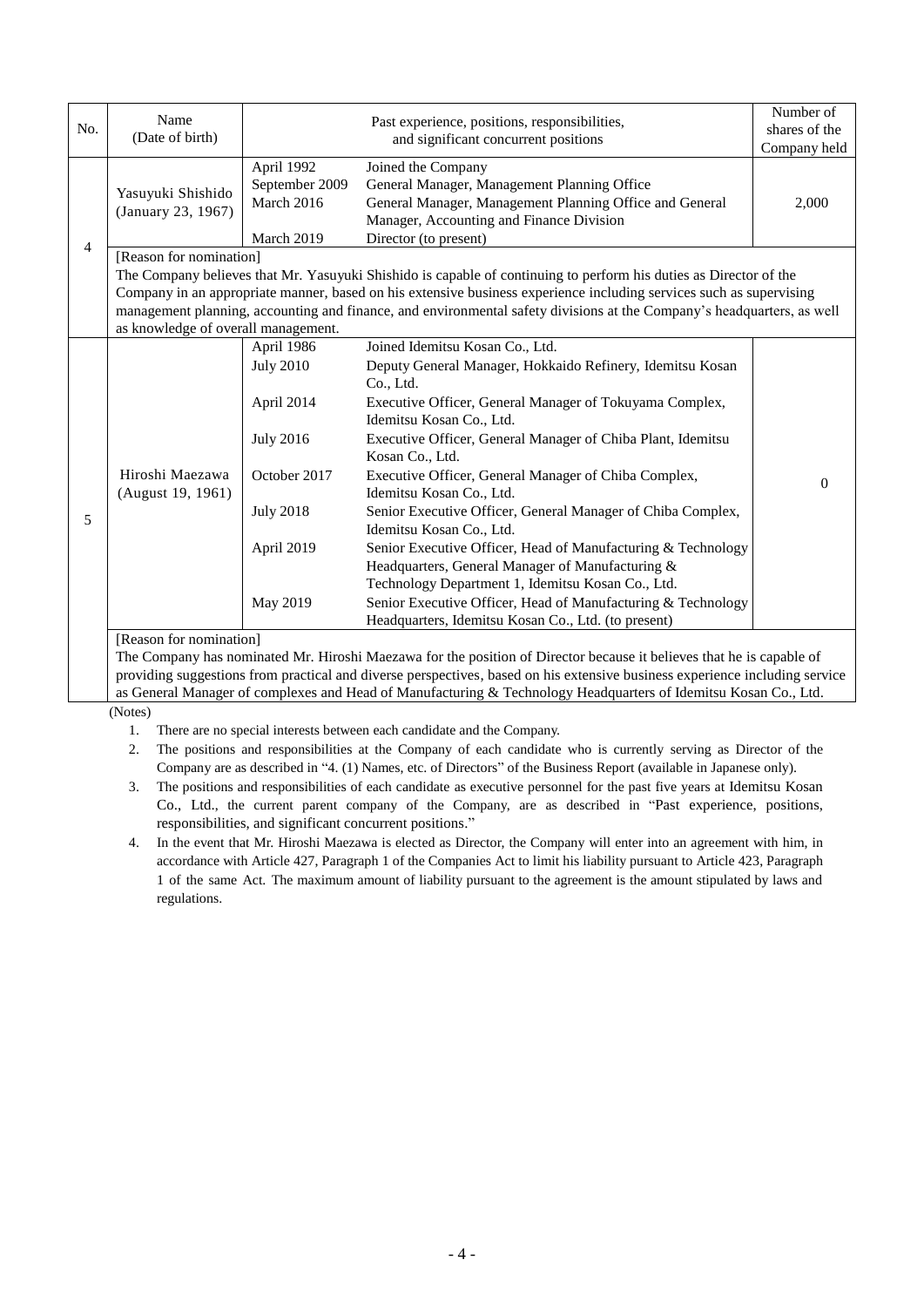### **Proposal 3:** Election of 4 Directors Serving as Audit and Supervisory Committee Members

The terms of office of all 4 Directors serving as Audit and Supervisory Committee Members will expire at the conclusion of this year's Annual General Meeting of Shareholders. Accordingly, the election of 4 Directors is proposed.

The candidates are as follows:

| No. | Name                                                                                                                                                                                                                                |                                                                                                            | Past experience, positions, responsibilities                                                                                                                                                                                                                                                                                                                                                                                                                                                                                                                                                                     | Number of     |
|-----|-------------------------------------------------------------------------------------------------------------------------------------------------------------------------------------------------------------------------------------|------------------------------------------------------------------------------------------------------------|------------------------------------------------------------------------------------------------------------------------------------------------------------------------------------------------------------------------------------------------------------------------------------------------------------------------------------------------------------------------------------------------------------------------------------------------------------------------------------------------------------------------------------------------------------------------------------------------------------------|---------------|
|     | (Date of birth)                                                                                                                                                                                                                     | and significant concurrent positions                                                                       |                                                                                                                                                                                                                                                                                                                                                                                                                                                                                                                                                                                                                  | shares of the |
|     |                                                                                                                                                                                                                                     |                                                                                                            |                                                                                                                                                                                                                                                                                                                                                                                                                                                                                                                                                                                                                  | Company held  |
| 1   | Masanori Kumasaka<br>(September 15, 1955)                                                                                                                                                                                           | April 2001<br>January 2007<br>January 2008<br>September 2009<br>October 2012<br>October 2015<br>March 2016 | Joined the Company<br>Deputy General Manager, Manufacturing Management Division<br>Deputy General Manager, Environmental Safety Division<br>Deputy General Manager, Audit Ethics Office<br>General Manager, Audit Ethics Office and General Manager,<br><b>Environmental Safety Office</b><br>General Manager, Environmental Safety Office<br>Director (Audit and Supervisory Committee Member) (to<br>present)                                                                                                                                                                                                  | 1,700         |
|     | [Reason for nomination]                                                                                                                                                                                                             |                                                                                                            |                                                                                                                                                                                                                                                                                                                                                                                                                                                                                                                                                                                                                  |               |
|     |                                                                                                                                                                                                                                     |                                                                                                            | Mr. Masanori Kumasaka has served in positions including General Manager, Environmental Safety Office and General                                                                                                                                                                                                                                                                                                                                                                                                                                                                                                 |               |
|     |                                                                                                                                                                                                                                     |                                                                                                            | Manager, Audit Ethics Office, and is presently a Full-time Director serving as Audit and Supervisory Committee                                                                                                                                                                                                                                                                                                                                                                                                                                                                                                   |               |
|     |                                                                                                                                                                                                                                     |                                                                                                            | Member. The company has re-nominated him as a candidate for Director serving as Audit and Supervisory Committee                                                                                                                                                                                                                                                                                                                                                                                                                                                                                                  |               |
|     |                                                                                                                                                                                                                                     |                                                                                                            | Member, because he has extensive business experience in the Company and insight into internal auditing, and is fully                                                                                                                                                                                                                                                                                                                                                                                                                                                                                             |               |
|     |                                                                                                                                                                                                                                     |                                                                                                            | performing an audit function aimed at the Company's business development.                                                                                                                                                                                                                                                                                                                                                                                                                                                                                                                                        |               |
|     | Shigeru Kimura<br>(February 18,1948)                                                                                                                                                                                                | July 1971<br>June 2003<br>June 2004<br>June 2005<br>June 2007                                              | Joined Tokyo Electric Power Company Incorporated (currently<br>Tokyo Electric Power Company Holdings, Incorporated)<br>Director, General Manager, Electric Power Contract<br>Department, Tokyo Electric Power Company, Incorporated<br>Executive Officer, Deputy General Manager, Sales Division,<br>Tokyo Electric Power Company, Incorporated<br>Managing Executive Director, Deputy General Manager,<br>Marketing and Sales Division, Tokyo Electric Power Company,<br>Incorporated<br>Executive Vice President, General Manager, Marketing and<br>Sales Division, Tokyo Electric Power Company, Incorporated | $\Omega$      |
| 2   |                                                                                                                                                                                                                                     | June 2010<br>June 2012<br>March 2016                                                                       | Director, Tokyo Electric Power Company, Incorporated<br>Vice Chairman, The Federation of Electric Power Companies<br>of Japan<br>Vice Chairman, The Federation of Electric Power Companies<br>of Japan<br>Outside Director (Audit and Supervisory Committee Member)                                                                                                                                                                                                                                                                                                                                              |               |
|     |                                                                                                                                                                                                                                     |                                                                                                            | of the Company (to present)                                                                                                                                                                                                                                                                                                                                                                                                                                                                                                                                                                                      |               |
|     |                                                                                                                                                                                                                                     | June 2019                                                                                                  | Outside Director, eREX Co., Ltd.                                                                                                                                                                                                                                                                                                                                                                                                                                                                                                                                                                                 |               |
|     | [Reason for nomination]                                                                                                                                                                                                             |                                                                                                            |                                                                                                                                                                                                                                                                                                                                                                                                                                                                                                                                                                                                                  |               |
|     | Mr.Shigeru Kimura has served as Executive Vice President, Tokyo Electric Power Company, Incorporated and Vice<br>Chairman, The Federation of Electric Power Companies of Japan. The Company has re-nominated him as a candidate for |                                                                                                            |                                                                                                                                                                                                                                                                                                                                                                                                                                                                                                                                                                                                                  |               |
|     | Director serving as Audit and Supervisory Committee Member, because it believes that he is capable of supervising                                                                                                                   |                                                                                                            |                                                                                                                                                                                                                                                                                                                                                                                                                                                                                                                                                                                                                  |               |
|     | management of the Company, as well as contributing to stronger corporate governance by providing advice on the                                                                                                                      |                                                                                                            |                                                                                                                                                                                                                                                                                                                                                                                                                                                                                                                                                                                                                  |               |
|     | Company's overall management, based on his extensive experience and broad knowledge as a corporate manager.                                                                                                                         |                                                                                                            |                                                                                                                                                                                                                                                                                                                                                                                                                                                                                                                                                                                                                  |               |